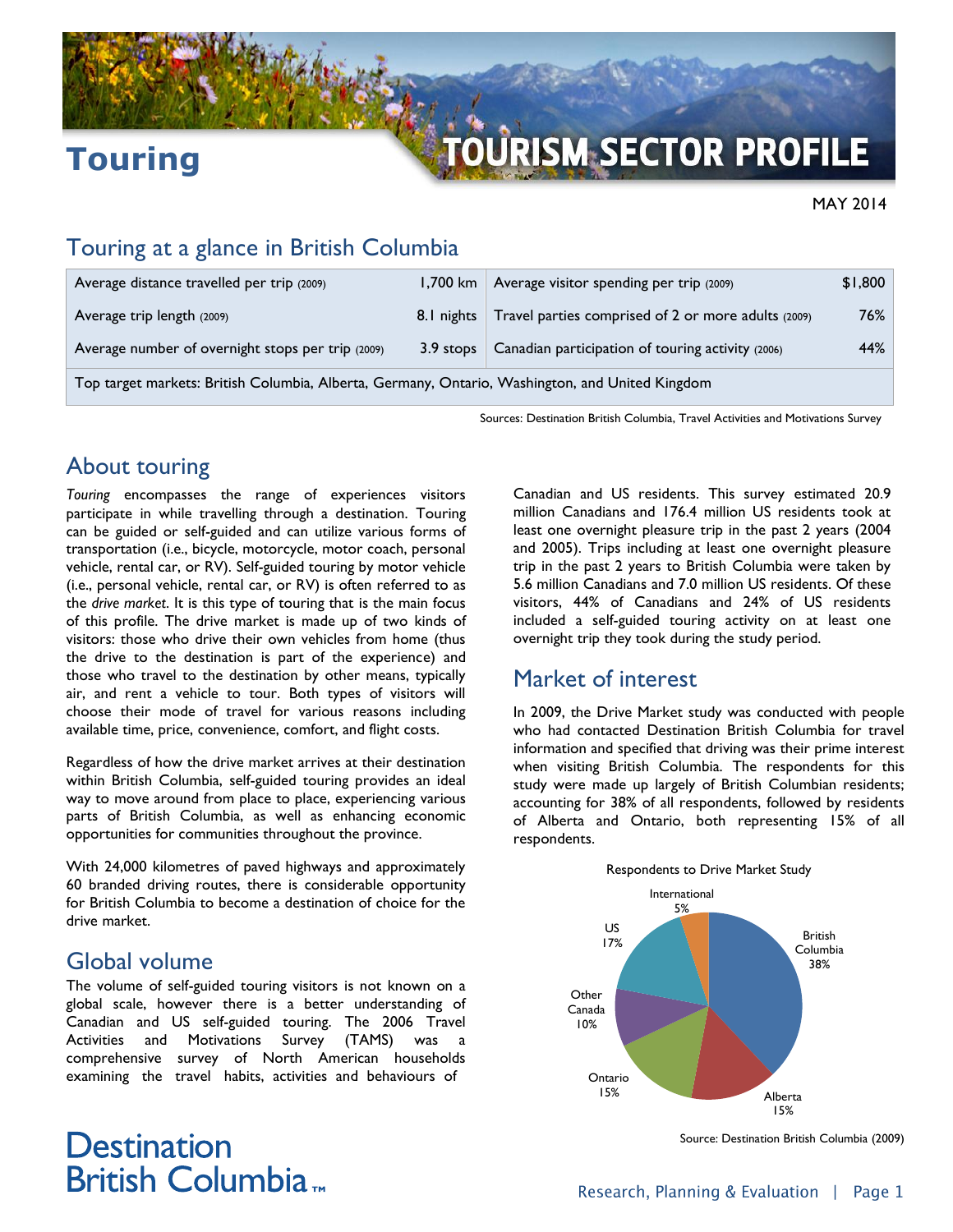Canadian self-guided touring visitors who travelled to British Columbia were more likely to have also visited Alberta, but not as likely to have visited Ontario, Quebec, or the Atlantic provinces.

Close to two-thirds of Canadian self-guided touring visitors who have travelled within British Columbia have also travelled to the US. These visitors were more likely to have made a trip to the US than the average Canadian self-guided touring visitor.

The British Columbia drive market is motivated to travel primarily by sightseeing (76%), opportunities for relaxation (60%), and the availability of nature / scenery / parks (56%). Most self-guided touring visitors choose routes based on scenic value. Some followed official Circle Routes while in the province, while the majority incorporated parts of a route in their trip. While touring within British Columbia, the top tourism regions to visit included Greater Vancouver (47%), Thompson Okanagan (46%), and Vancouver Island (41%). Selfguided touring visitors spent on average 8 nights in British Columbia, stopping overnight, on average, at 4 different locations. The average distance travelled was 1,700 kilometres, with those in RVs travelling substantially further (2,200 kilometres). More than half of the drive market used their own vehicle to travel, while 21% used a rental car, and 13% travelled by RV.

#### US DRIVE MARKET

**Destination** 

**British Columbia**<sub>m</sub>

*Staying Local: A Study of the US Traveler*, a report published by PhoCusWright in 2013, found that the majority of self-guided touring trips by US residents within the US tend to be short (60% are 3 nights or less). Nine in 10 self-guided touring trips included at least one night in paid accommodation. The average distance travelled was 300 miles. Approximately half of selected destinations are within a 3 hour drive from home. More than 75% of the US drive market say the amount of vacation time available has the greatest bearing on trip length. Fuel costs are also an important consideration.

 Source: PhoCusWright (2013) 78% 64% 54% 47% 30% 27% 4% Length of vacation (# of nights) Cost of fuel Travelling companions Climate / weather Mileage / wear on my car Traffic patterns (congestion) **Other** 

Factors that influence driving times

Florida and California are the most popular destinations for the US drive market to tour. Almost half choose their destination before deciding on a mode of travel. When selecting a tourism destination, value for money was rated as an extremely important or very important influential factor for 83% of the drive market.

#### Factors that influence destination selection



Source: PhoCusWright (2013)

Forty percent of US self-guided touring visitors participated in at least one paid in-destination activity. Museums and zoos / aquariums are the most popular paid attractions, followed closely by amusement / theme parks.

#### Participation in paid destination activities



Source: PhoCusWright (2013)